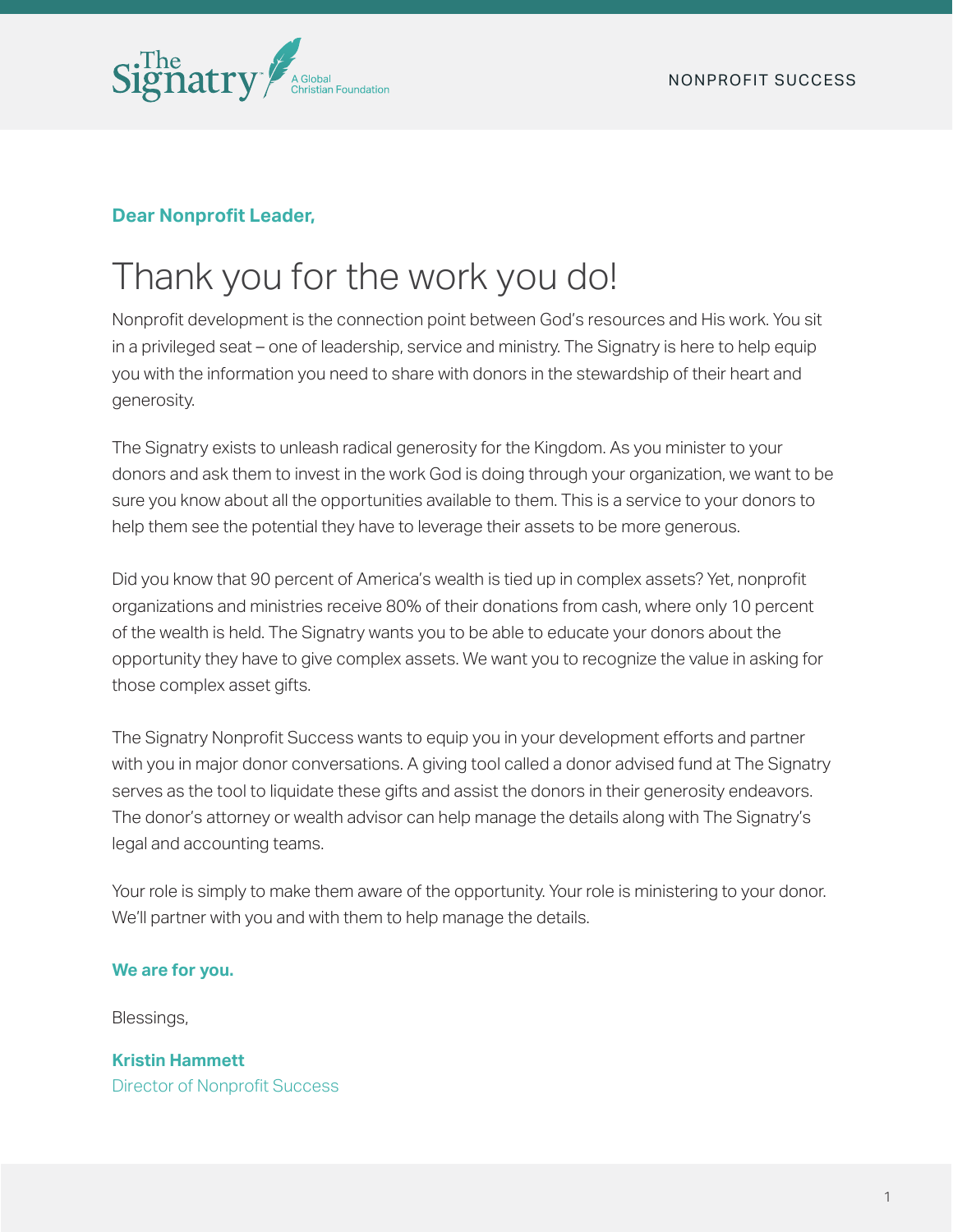## Your Guide to the Complex Asset Gift Conversation

| <b>1. Donor Discussion Ideas</b> | page 3 |
|----------------------------------|--------|
| 2. Complex Asset Gift Types      | page 4 |
| <b>3. Fact Sheets</b>            | page 9 |

Use the enclosed information to expand your knowledge base and to empower your donors with these potential new opportunities for giving. There are tax and legal implications with these gift scenarios, so it is important to be accurate with language. The key rule to keep in mind is not to guarantee specific results with potential tax benefits.

We have an experienced complex asset team that can assist in these conversations, and we are glad to help.

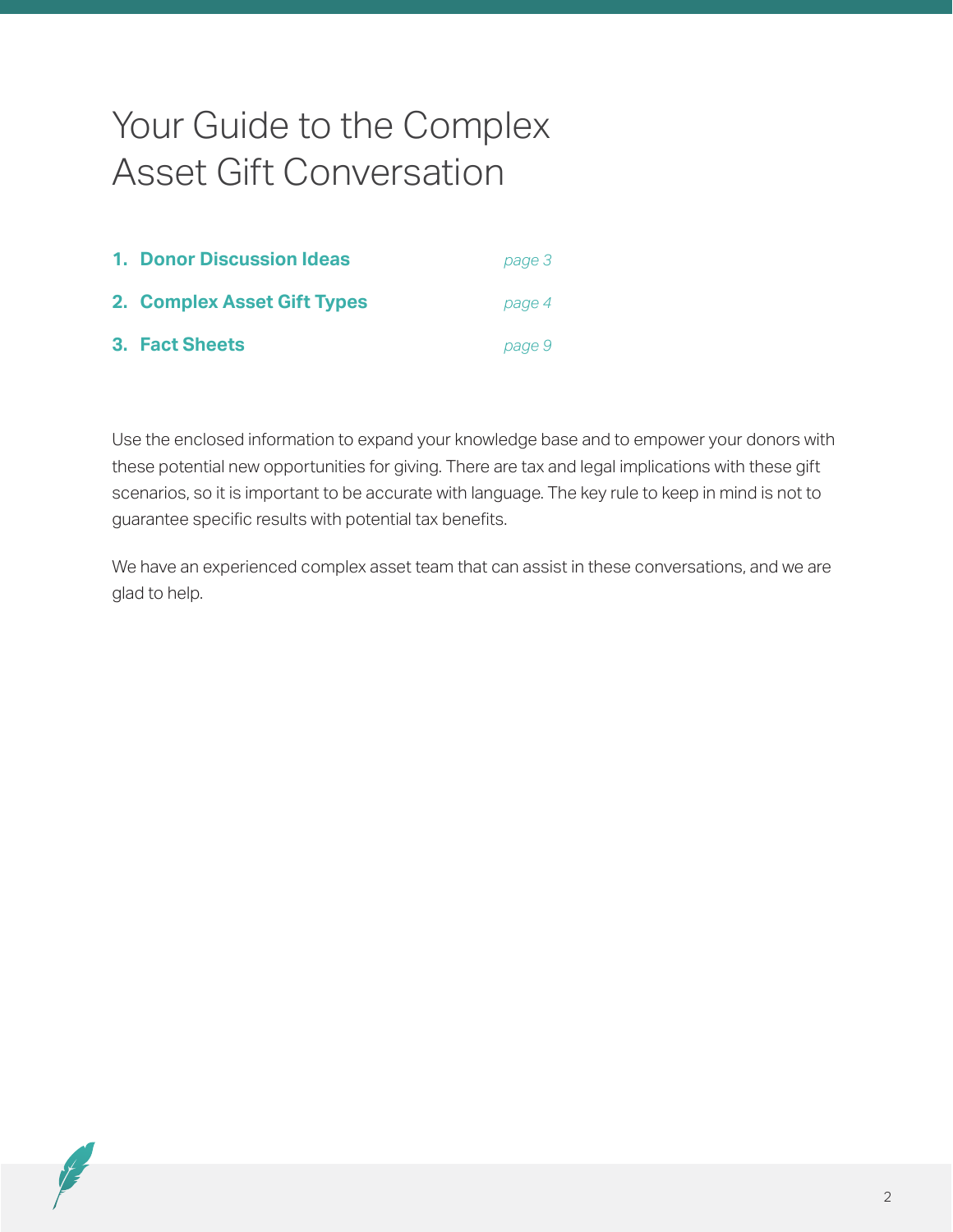# Donor Discussion Ideas

Use these sample topics to start a conversation with potential major donors. Take time to uncover and learn about the stories that created their businesses and resources

- Tell me more about your work/company.
- What do you like about it?
- Help me understand your business.
- Do you leverage real estate or stocks in your investment strategy?
- Did you know you can give up to 30% of your income using capital assets?
- Are you planning to sell your business?
- How is your family doing?
- What is your plan for your business? Succession? Children? How do you feel about them taking on the business?
- What stories do you want to pass on to your children?

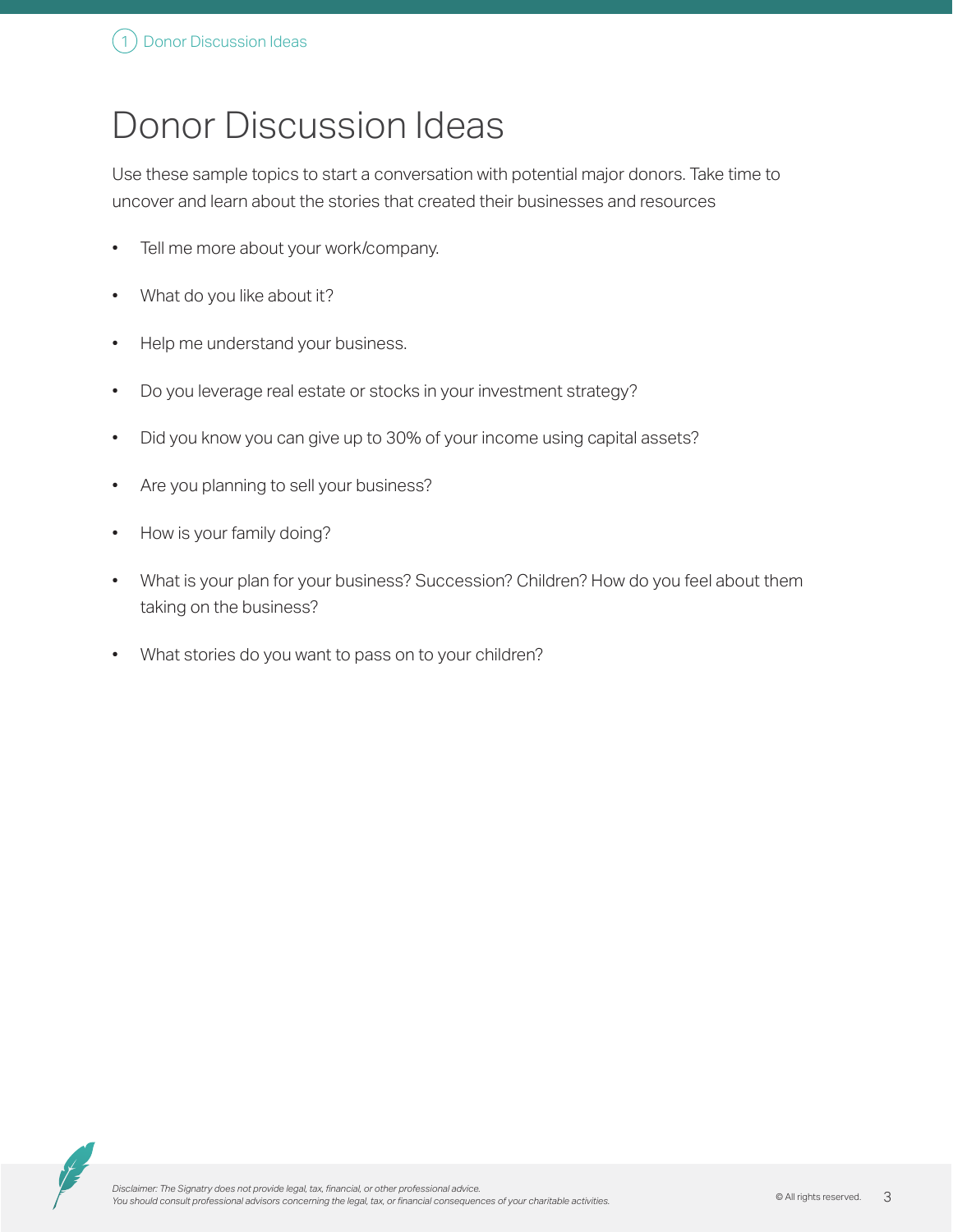# Complex Asset Gift Types

### **Publicly Traded Securities**

Donating publicly traded securities, such as stocks, mutual funds or bonds, is typically handled in two ways:

- 1. Donors may donate publicly traded securities directly to the charity of their choosing, or
- 2. Donors liquidate the publicly traded securities and give to charity from the proceeds.

In the frst scenario, donating publicly traded securities directly to a charity may simplify the process for a donor, but the ministries themselves are not always equipped to receive and liquidate these types of gifts.

In the second scenario, while it is simpler for a charity to receive a cash donation, the donor will pay capital gains tax on the sale of the publicly traded securities, which reduces the total amount they could have given.

Moving beyond these traditional methods that center around cash giving is a necessary shift for both donors and charities. A key solution is for donors to set up a donor advised fund, gift publicly traded securities, and do their giving from the fund. Donating publicly traded securities to a donor advised fund simplifies the giving process so donors can save taxes and give more, and it makes receiving gifts simpler for charities.



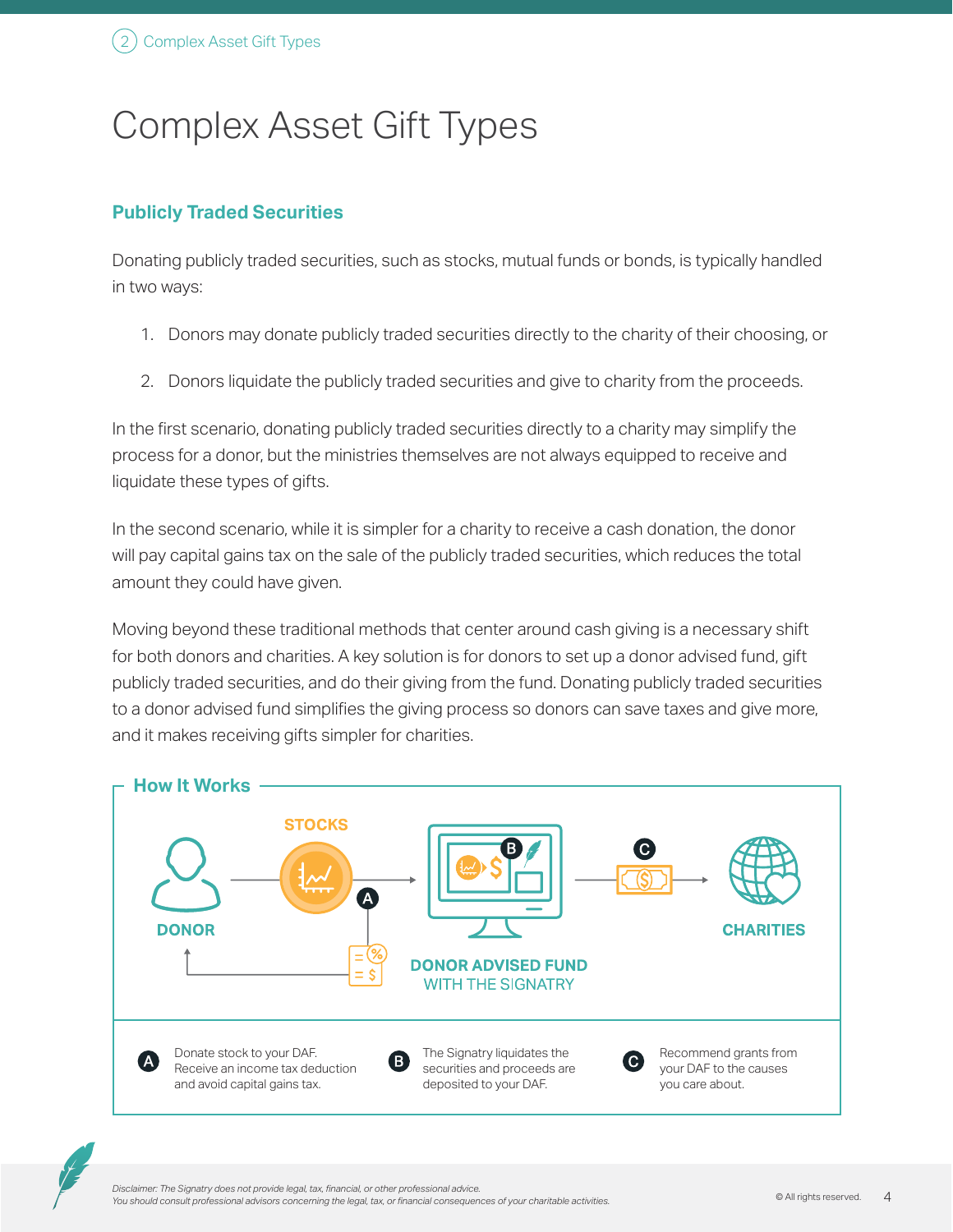A donor gives publicly traded securities to The Signatry, so we liquidate the assets, and deposit the proceeds into the donor's fund. The donor receives an income tax deduction for the value of the publicly traded securities, and they avoid the capital gains tax they would have paid if they had sold the publicly traded securities and then given. With the increased income tax deduction, this can mean even more cash is available for future giving.

Donors can even involve their fnancial advisors to determine the best stocks to donate and to help rebalance their portfolios. A publicly traded securities gift provides the opportunity for wise financial & charitable strategy.

*See the Stock Gift Fact Sheet in the appendix that you can share with potential donors to help explain the stock process.*

### **Business Interest Gift Before Sale**

If you have donors who are selling businesses, or who may be doing so in the near future, this is an important opportunity to help educate them on business interest gifts. A business sale can mean a large tax bill, and we find over and over that most business owners simply are unaware of the opportunity to reduce their tax burden and have a greater impact on the causes they love through charitable giving.

When donors make a business interest gift prior to selling, the capital gains taxes potentially saved can be signifcant, and it also can provide an increased income tax deduction.



*\*An important note: The gift must happen before the purchase agreement is signed.*

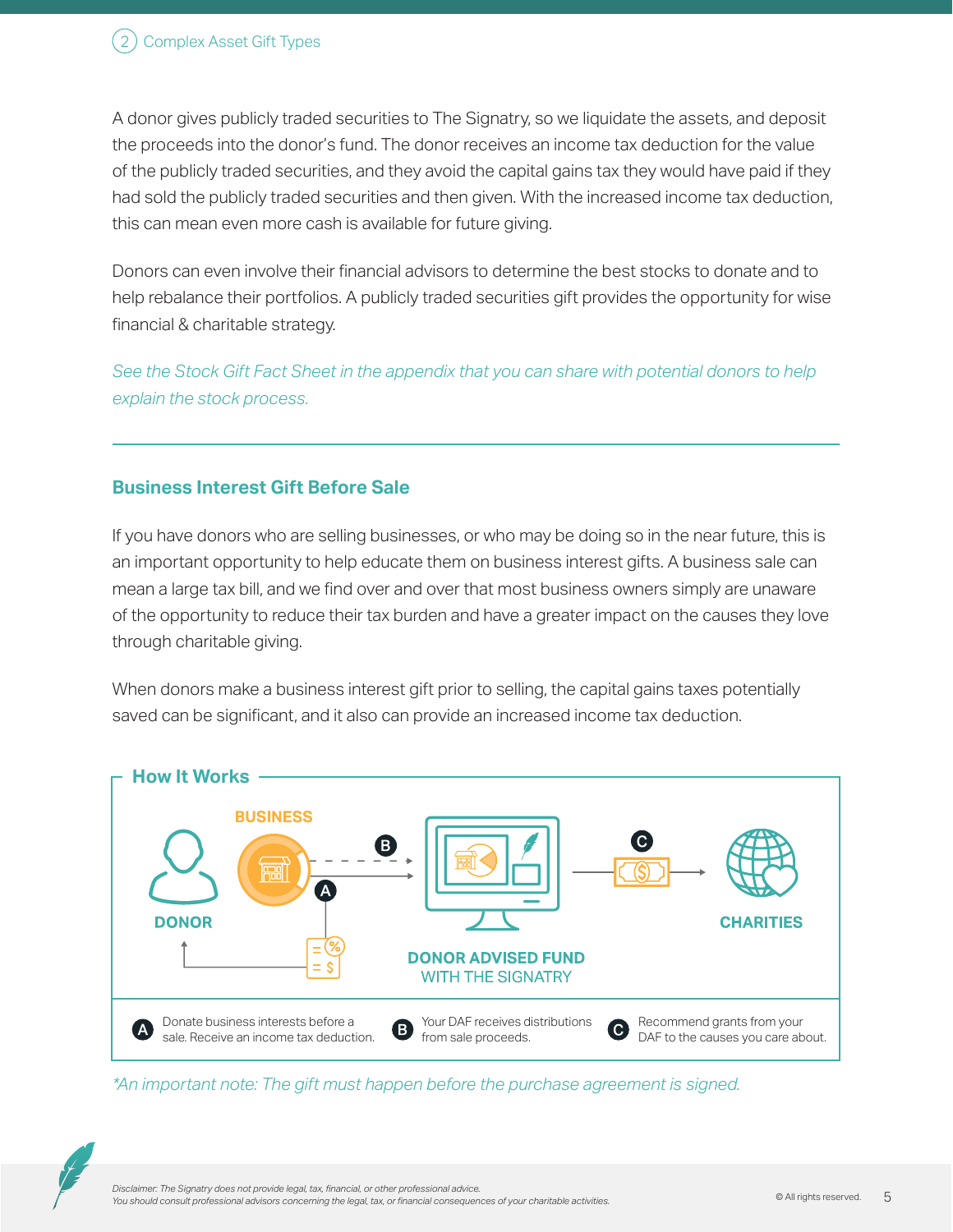With the varying types of businesses and percentages of ownership, we have created a calculator tool that you and your donors can utilize to test diferent gift scenarios. Visit [www.thesignatry.com/generosity-calculator](http://www.thesignatry.com/generosity-calculator).

#### **Business Interest Gift**

If you are working with a donor who may not be considering selling, they still can utilize a business interest gift strategy. By donating non-voting portions of their closely held business interest to a donor advised fund, they can receive a tax deduction and still maintain management of the business through the remaining voting interests. Up to 30% AGI can be donated.



By donating, they receive the benefit on an increased income tax deduction, and if they ever do choose to sell their business, the capital gains tax will be reduced or avoided on the interest that was gifted.

### **Gift of Real Estate**

Real estate is an often under-utilized gift as most assume since the assets are tied up investments, they cannot be easily liquidated and used for charitable purposes. However, donors can give all or partial interest in appreciated real estate, and potentially avoid capital gains taxes and receive an income tax deduction. Up to 30% AGI can be donated when it comes to complex assets.

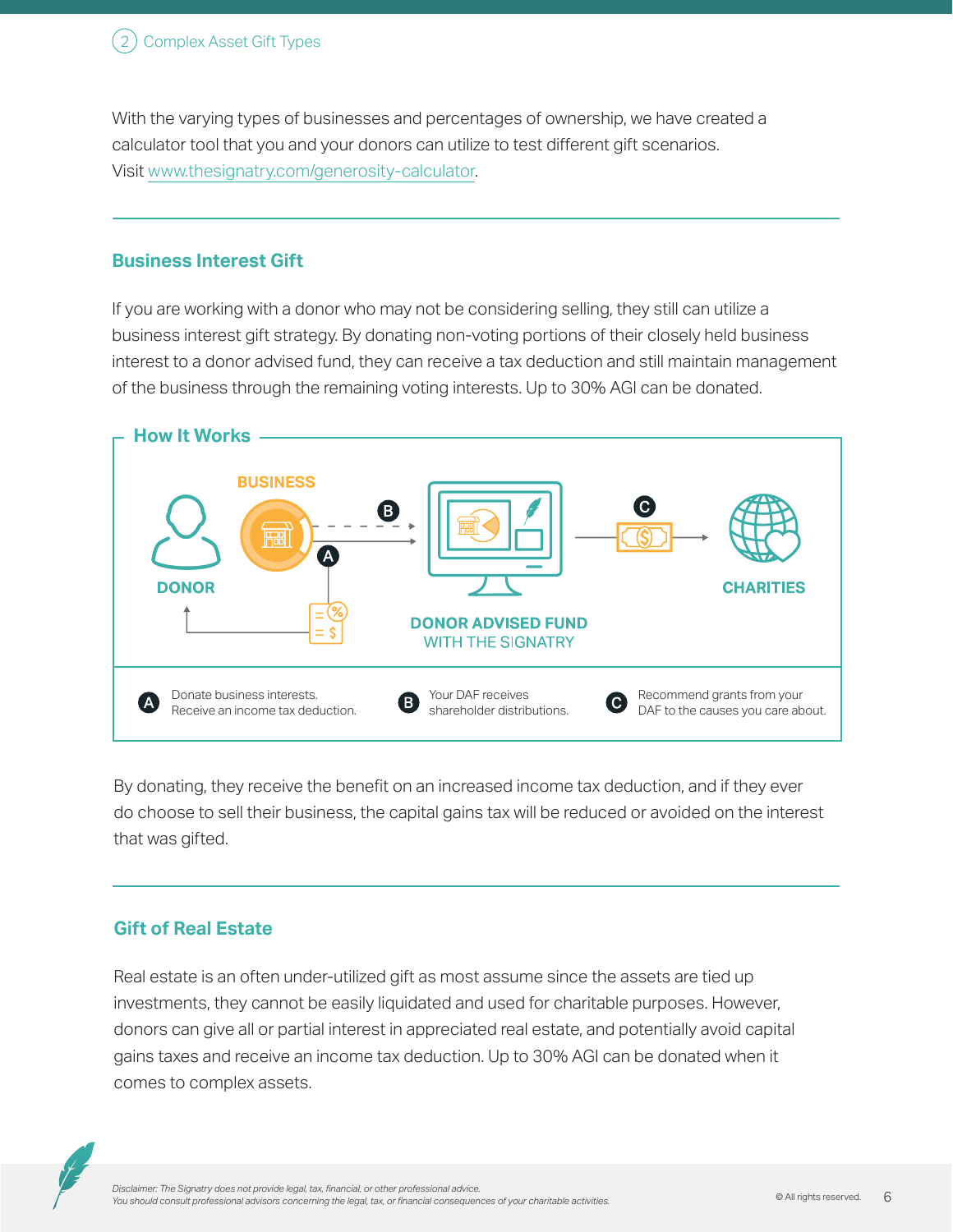Whether a donor is selling the property, or they want to give from income off a property they currently hold, real estate is yet another option for complex asset gifts to discuss with your major donors.



#### *\*An important note: The gift must happen before the purchase agreement is signed.*

Donors give all or a portion of their interest to a donor advised fund with The Signatry. With the proceeds of the gift, the donor can give from these funds and the tax savings realized.

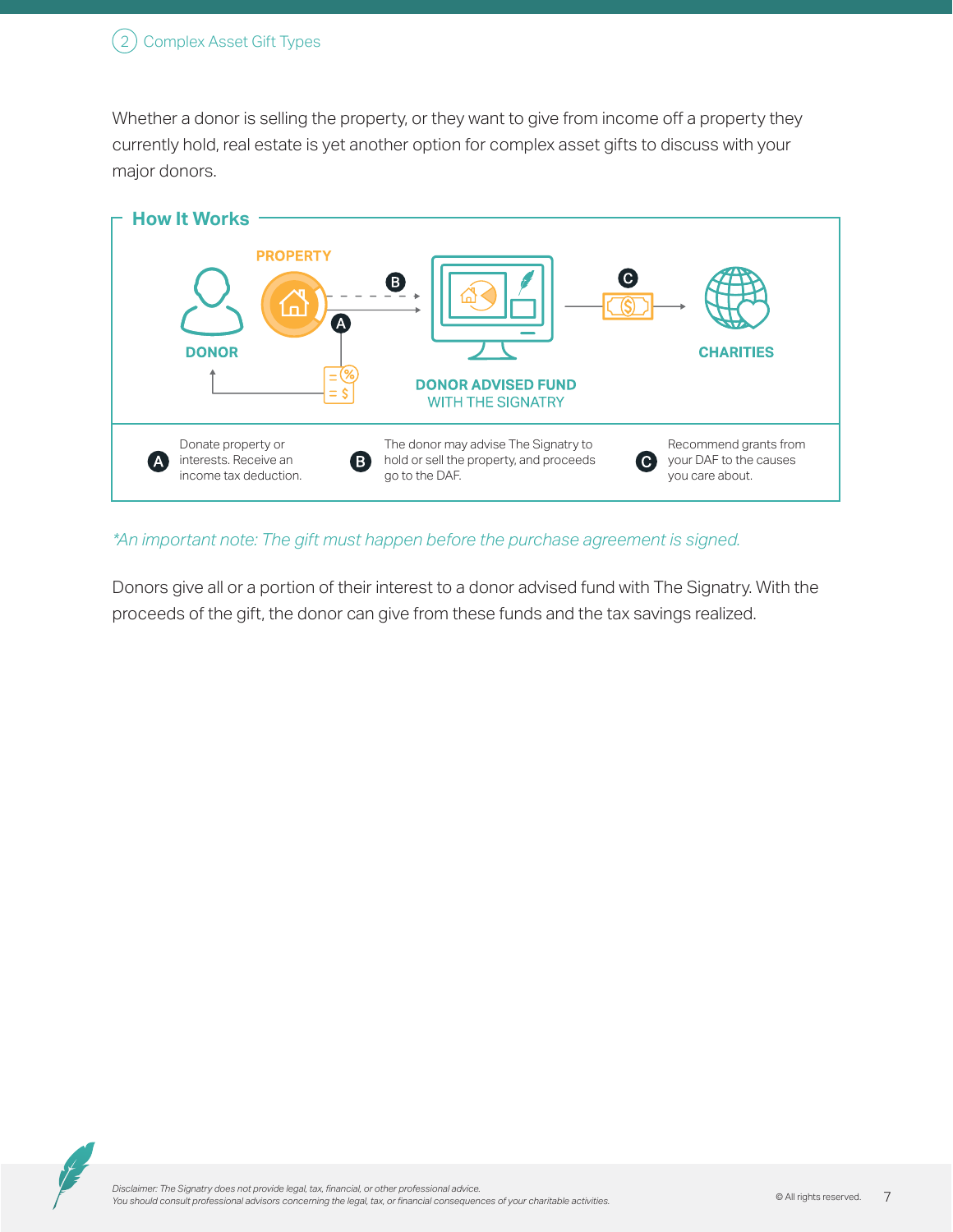# Fact Sheets

The attached fact sheets cover the basic types of complex asset gifts. You can provide these to your potential donors to help begin the conversation and use them for your own studying as well. Please contact The Signatry for further questions, and we are happy to help walk you and your donors through these types of gifts.

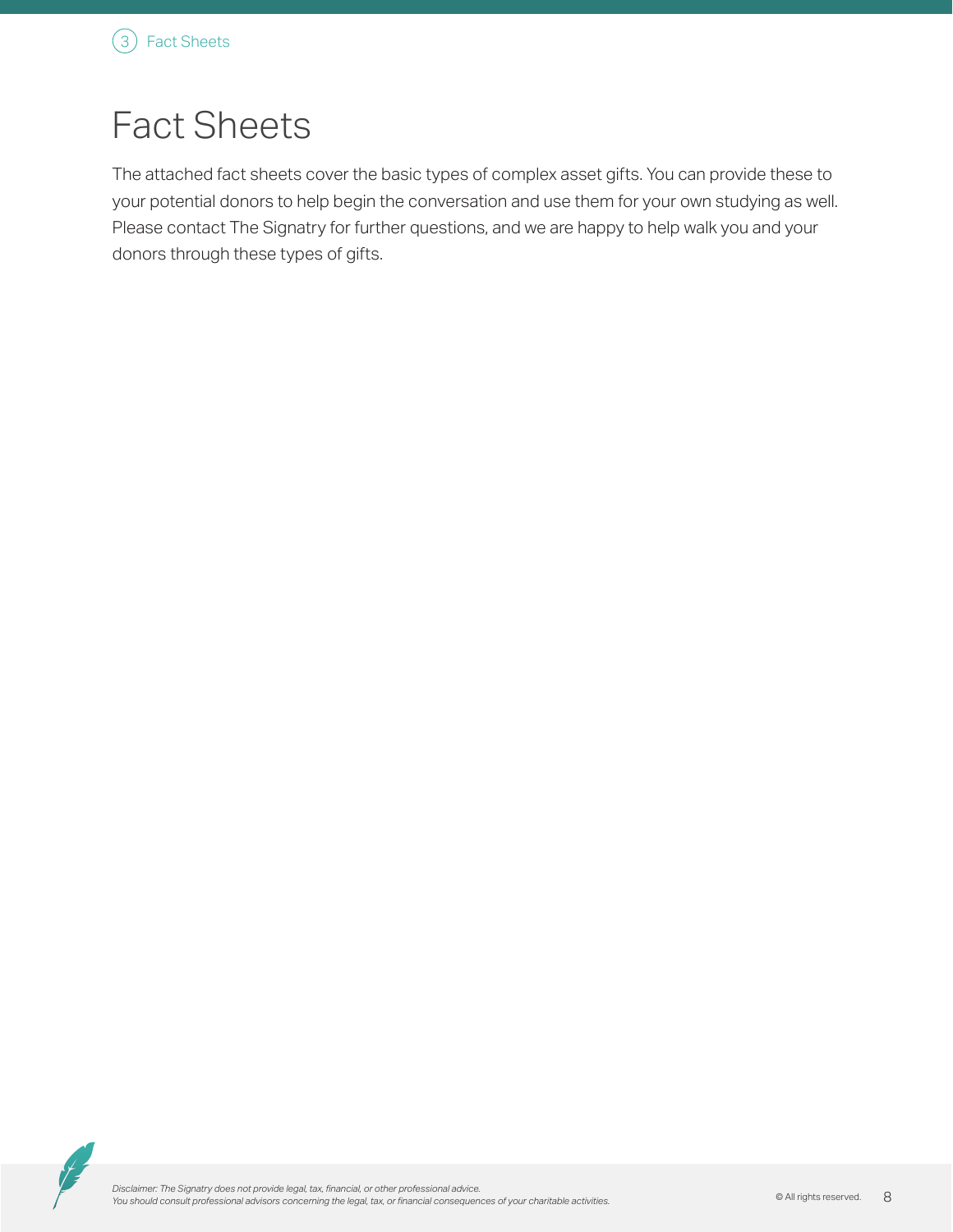

# Giving Real Estate

Whether hunting land, oil and gas interest, farmland, or more, real estate can be a valuable asset for generosity. Often, the opportunity to utilize real estate for charitable giving can be overlooked because it is assumed the assets are tied up in investments and not easily liquidated. But a practical solution is available. By giving all or a partial interest in appreciated real estate, you can minimize capital gains taxes and receive an income tax deduction, and give more to your favorite charities.

Before you sell your real estate, consider giving a portion of it to a donor advised fund with The Signatry. We will process the gift, and you can use the proceeds to support the causes you love most.



gains taxes on the portion of property you gift.

the property instead of selling, the income from the property will flow to your DAF.

tax deduction of your gift's fair market value. income taxes, which equates to additional cash flow.

proceeds grow in investments in the DAF, and you can recommend grants to charities over time.

### **Practically Speaking**

For example, suppose you have a \$1 million fair market value property, with a basis of \$100,000. There is no debt on the property, and you want to give all the proceeds to charity. Here is what you could save by giving real estate before it is sold.

|                | <b>Sell Before Giving</b> | <b>Give Before Selling</b> |
|----------------|---------------------------|----------------------------|
| <b>Charity</b> | \$775,000                 | \$1,000,000                |
| <b>Tax</b>     | \$225,000 <sup>1</sup>    | \$0                        |

*ǂ Tax is calculated on a combined state + federal rate of 42% and a capital gains tax rate of 25%.*

#### Contact The Signatry at 913-310-0279 or info@thesignatry.com to find out more about giving real estate.

Thanks to the generosity of other complex asset donors who have gone before you, we provide our expertise for these charitable giving solutions at no cost. We invite donors to join this legacy by donating a percentage of their asset gift to The Signatry, so we can continue this mission to equip donors to solve problems in the world and build enduring families.

The Signatry is a 501(c)(3) organization and a donor advised fund sponsor. We facilitate the accounts through which people give, and we work to train, inspire, and equip families, ministries, and advisors for radical biblical generosity.

*Disclaimer: The Signatry does not provide legal, tax, fnancial, or other professional advice.* 

*You should consult professional advisors concerning the legal, tax, or fnancial consequences of your charitable activities.*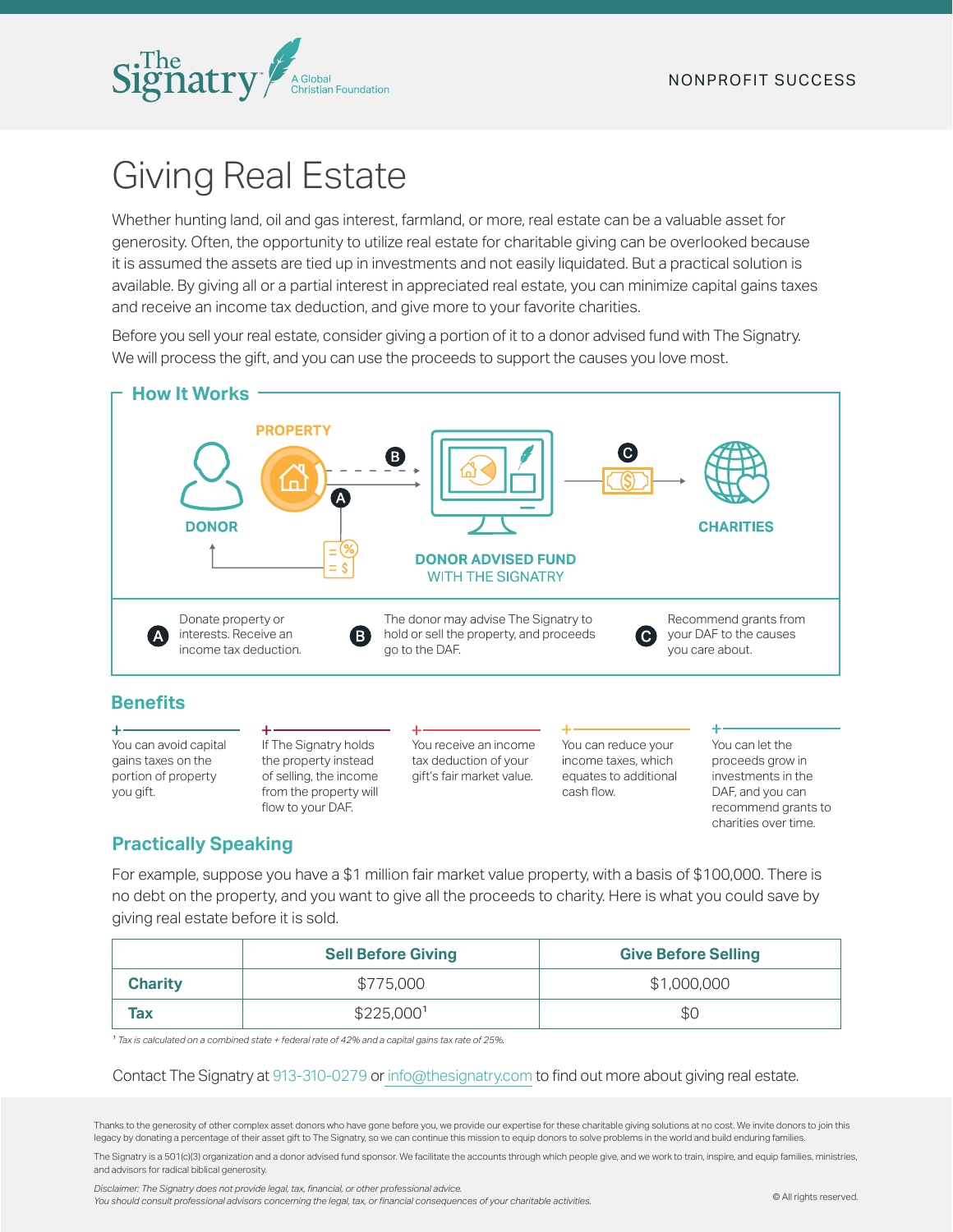

# Giving Business Interests

What if you could use your business to save taxes and give more generously to the charities you love most? As a business owner, when you give a non-voting portion of your closely held business interest to a donor advised fund (DAF), you can receive a tax deduction and still maintain management of the business through the remaining voting interests. It is a practical stewardship solution for you that will help grow and expand the work of those causes you care about most!



### **Benefits**

÷ Receive an income tax deduction (up to 30% AGI) by donating a piece of the business.

Increase cash flow by decreasing your income taxes for the year.

The income tax deduction means more money is available for additional giving to charity.

The donated shares/units are no longer subject to estate tax.

There are opportunities for creative redemption by your children, employees, and others.

On the business portion that was gifted to The Signatry, capital gains tax will be reduced or avoided if the business is sold.

 $\ddot{}$ 

### **Practically Speaking**

Suppose a business owner owns a C-Corp, and their share of the business is worth \$10 million (fair market value). Their adjusted gross income is \$1 million, and they typically give \$100,000 to charity each year. If they give an additional 3% of the company shares to charity, here is how their tax and giving situation could change:

|                | <b>Before Business Gift</b> | <b>After Business Gift</b> |
|----------------|-----------------------------|----------------------------|
| <b>Charity</b> | \$100,000                   | \$400,000                  |
| <b>Taxes</b>   | \$378,000                   | \$252,000                  |

The owner would receive an immediate tax deduction of \$300,000, which means \$126,000 less in income taxes the first year. If they keep giving \$100,000, they could save an extra \$42,000<sup>1</sup> in taxes.

*1Results are calculated based on a 42% State + Federal income tax bracket.*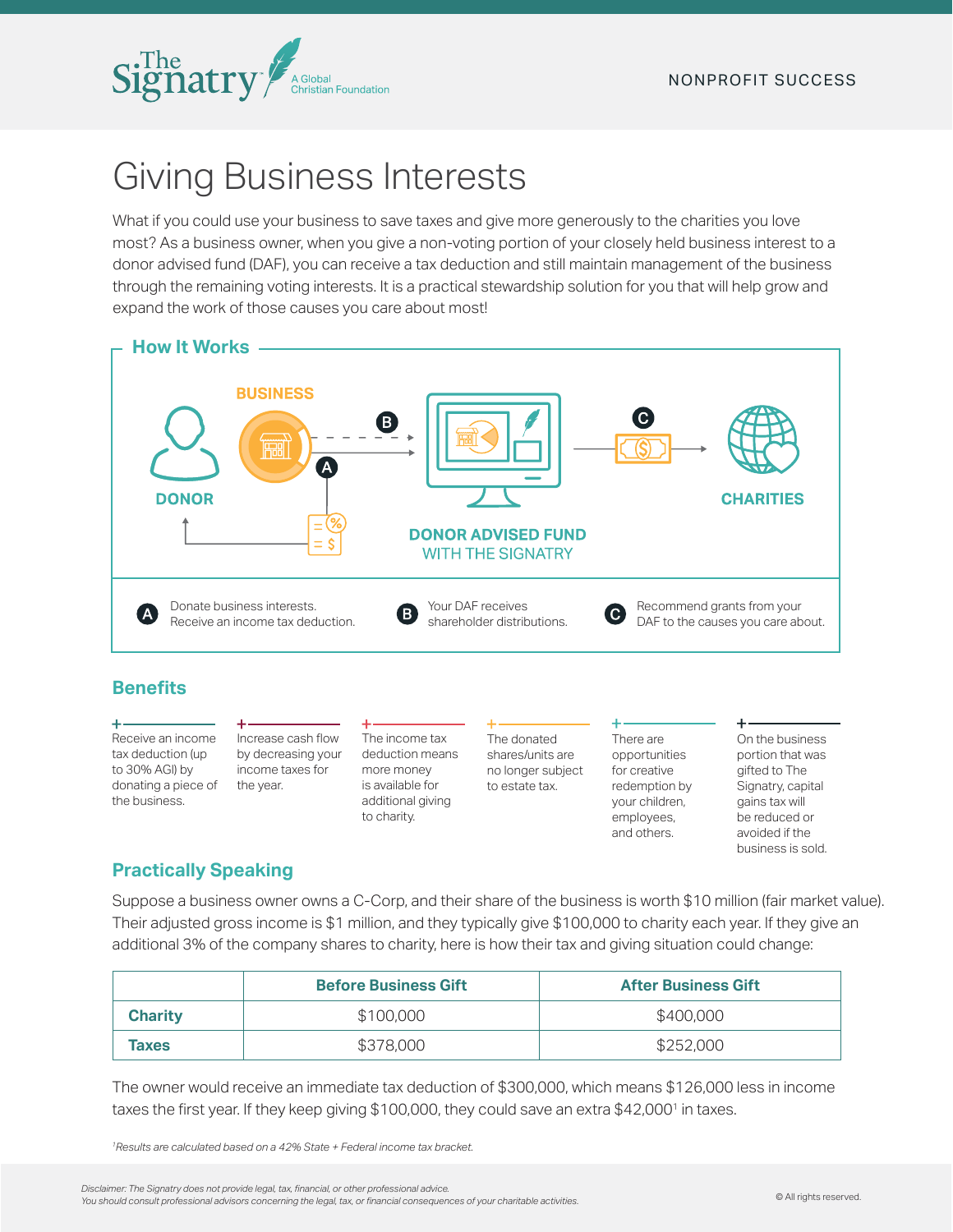### **By the Numbers**

Below is a breakdown of the numbers on page one.

|                | <b>Before Business Gift</b>                                                                                                                                                  | <b>After Business Gift</b>                                                                                                                                                                                                                        |
|----------------|------------------------------------------------------------------------------------------------------------------------------------------------------------------------------|---------------------------------------------------------------------------------------------------------------------------------------------------------------------------------------------------------------------------------------------------|
| <b>Charity</b> | Income is \$1 million, and 10% is gifted to charity<br>annually:<br>$$1,000,000 \times 10\% = $100,000$                                                                      | Keep giving \$100,000, but combine it with<br>a 3% gift of a \$10 million business interest<br>(\$10,000,000 x 3%=300,000). Combining cash<br>and asset giving:<br>\$100,000 (cash giving)<br>+ \$300,000 (asset)<br>$=$ \$400,000 (total giving) |
| <b>Taxes</b>   | Annual income is \$1 million, but the \$100,000<br>gift is tax-deductible, so taxable income is<br>\$900.000.<br>$$900,000 \times 42\%$ (Federal + State tax) =<br>\$378,000 | Annual income is \$1 million, but with a<br>\$400,000 gift tax-deduction, taxable income is<br>\$600,000.<br>$$600,000 \times 42\% = $252,000$                                                                                                    |

Now let's add in a couple other factors.

| <b>Personal</b><br>spending                                                            | Let's say the owner regularly spends \$150,000<br>on lifestyle expenses.                                                                                 | Lifestyle expenses remain the same: \$150,000.                                                                                                                                            |
|----------------------------------------------------------------------------------------|----------------------------------------------------------------------------------------------------------------------------------------------------------|-------------------------------------------------------------------------------------------------------------------------------------------------------------------------------------------|
| <b>Cash left over</b><br>for savings,<br><b>investments</b><br>or additional<br>giving | If your annual income is \$1 million:<br>\$1,000,000 (income)<br>- \$100,000 (cash giving)<br>$-$ \$378,000 (tax)<br>- \$150,000 (personal)<br>\$372,000 | Now let's look at how much is left if you give 3%<br>of your business:<br>\$1,000,000 (income)<br>- \$100,000 (cash giving)<br>$-$ \$252,000 (tax)<br>- \$150,000 (personal)<br>\$498,000 |

#### **Maximize generosity**

Use our calculator to see how giving before you sell your asset can increase the impact of your gift. Generate your impact at thesignatry.com/generosity-calculator.

Contact The Signatry at 913-310-0279 or info@thesignatry.com to find out more about giving business interests.

Thanks to the generosity of other complex asset donors who have gone before you, we provide our expertise for these charitable giving solutions at no cost. We invite donors to join this legacy by donating a percentage of their asset gift to The Signatry, so we can continue this mission to equip donors to solve problems in the world and build enduring families.

The Signatry is a 501(c)(3) organization and a donor advised fund sponsor. We facilitate the accounts through which people give, and we work to train, inspire, and equip families, ministries, and advisors for radical biblical generosity.

*Disclaimer: The Signatry does not provide legal, tax, fnancial, or other professional advice. You should consult professional advisors concerning the legal, tax, or fnancial consequences of your charitable activities.*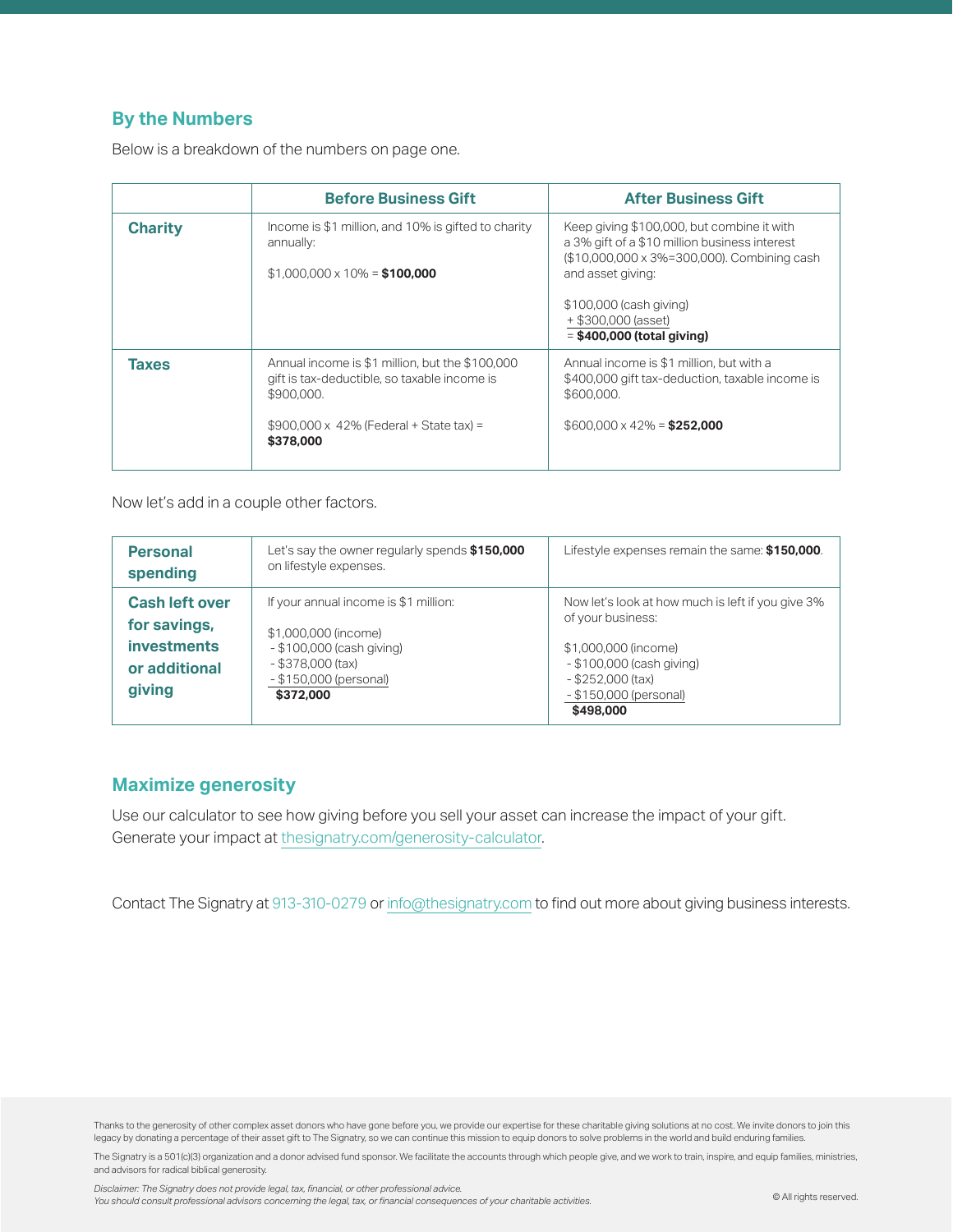

# Giving Before Your Business Sale

Selling a business often is associated with large amounts of taxes to be paid. However, there is a proven solution that allows this liquidity event also to become an opportunity to give generously to your favorite charities. By giving business interest before the sale to a donor advised fund (DAF), you could receive an increased tax deduction and minimize capital gains taxes. These tax savings allow you to give more to ministries even beyond the initial interest donation.



### **Practically Speaking**

Here is what you could potentially save in taxes and increase giving by compared to selling the business and then giving. This example shows the impact if a family sold their business for \$10 million, and made a 20% gift either before or after the sale.



This scenario assumes fair market value of **\$10,000,000**, ordinary income tax rate of **37%**, capital gains tax rate of **25%**, and basis of **\$0**.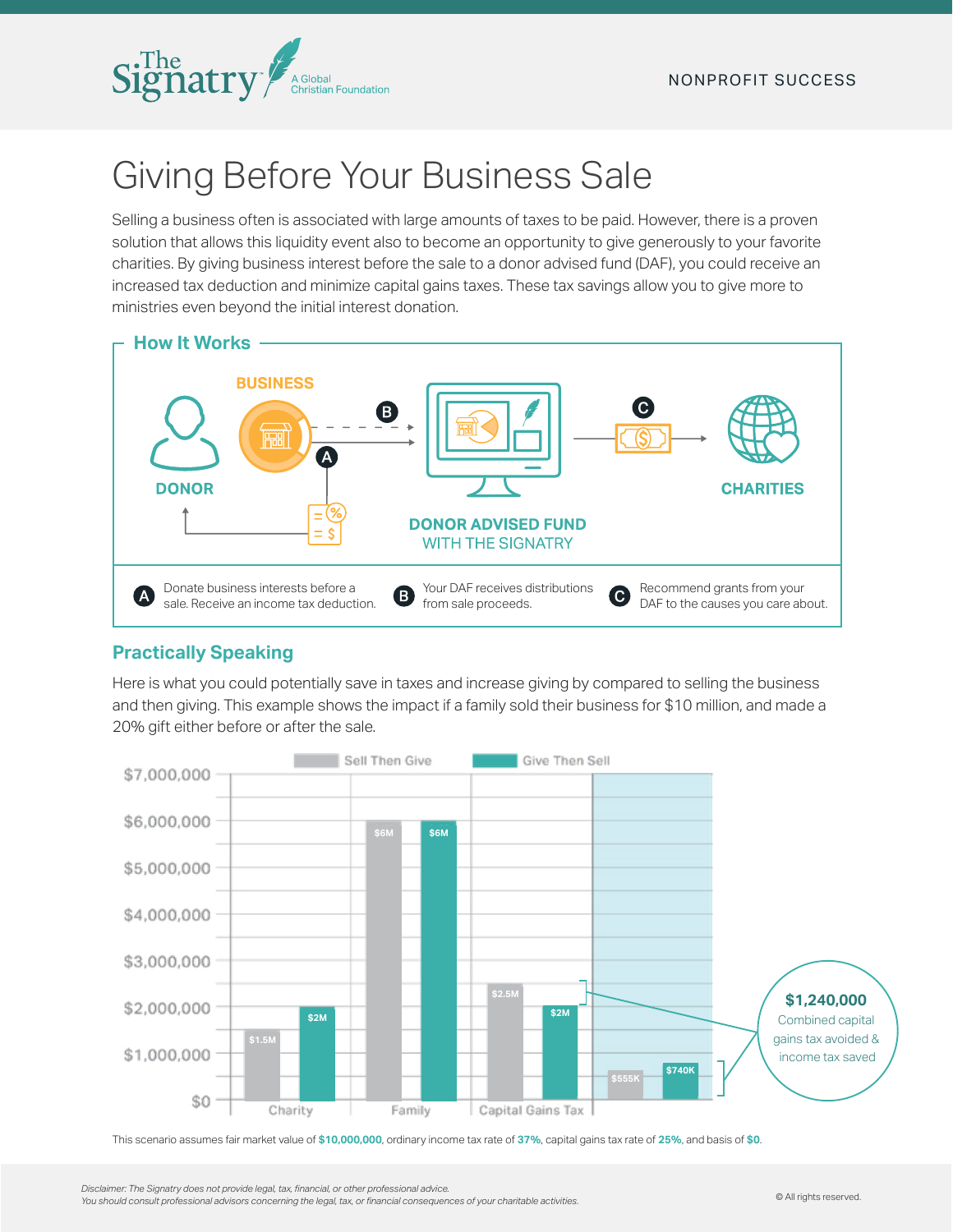#### **Benefits**

You will receive an income tax reduction for the fair market value of the shares/ units donated, as determined by a qualifed appraisal. Capital gains tax could be significantly reduced for the shares held by the charity.

The donated shares/units are no longer subject to estate tax.

Donate as little as 1% or as much as 100% of your company.

#### $\ddotplus$

Recommend grants to multiple charities long-term by donating shares to a DAF prior to the sale of your company.

Once the gift is in a DAF, you can recommend grants as needs arise. Plus, the funds within the DAF may grow through investments to provide additional granting.

÷.

#### **By the Numbers**

Below is a breakdown of the numbers from page one.

|                          | <b>Sell Before Giving</b>                                                                                                                                                                               | <b>Give Before Selling</b>                                                                                                                                                                                                                                                                                |
|--------------------------|---------------------------------------------------------------------------------------------------------------------------------------------------------------------------------------------------------|-----------------------------------------------------------------------------------------------------------------------------------------------------------------------------------------------------------------------------------------------------------------------------------------------------------|
| <b>Capital Gains Tax</b> | Selling the business will mean a capital<br>gains tax of 25% (20% Federal + 5% State)<br>\$10,000,000 (sale price)<br>\$0 (basis)<br>\$10,000,000 (gain)<br>25%<br>\$2,500,000 (capital gains tax)      | Since 20% of the company was donated before<br>the sale, there is no capital gains tax on the<br>donated portion. The gift is subtracted from both<br>the fair market value and the cost basis.<br>\$8,000,000 (\$10M-20%)<br>\$0 (basis)<br>\$8,000,000 (gain)<br>25%<br>\$2,000,000 (capital gains tax) |
| <b>Charity</b>           | A 20% gift after the sale:<br>\$10,000,000 (sale price)<br>- \$2,500,000 (capital gains tax)<br>\$7,500,000 (take-home amount)<br>20%<br>\$1,500,000 (charitable gift)                                  | A 20% gift before the sale:<br>\$10,000,000 (fair market value)<br>20%<br>\$2,000,000 (charitable gift)                                                                                                                                                                                                   |
| <b>Income Tax Saved</b>  | \$1.500.000 will count as a tax-deductible<br>gift. Assuming an income tax rate of 37%<br>(federal + state):<br>\$1,500,000 (tax deduction)<br>37% (income tax bracket)<br>\$555,000 (income tax saved) | \$2 million as a fair market value deductible gift:<br>\$2,000,000 (tax deduction)<br>37% (income tax bracket)<br>\$740,000 (income tax saved)                                                                                                                                                            |

#### **Maximize generosity**

Use our calculator to see how giving before you sell your asset can increase the impact of your gift. Generate your impact at thesignatry.com/generosity-calculator.

Contact The Signatry at 913-310-0279 or info@thesignatry.com to fnd out more about giving before your business sale.

Thanks to the generosity of other complex asset donors who have gone before you, we provide our expertise for these charitable giving solutions at no cost. We invite donors to join this legacy by donating a percentage of their asset gift to The Signatry, so we can continue this mission to equip donors to solve problems in the world and build enduring families.

The Signatry is a 501(c)(3) organization and a donor advised fund sponsor. We facilitate the accounts through which people give, and we work to train, inspire, and equip families, ministries, and advisors for radical biblical generosity.

*Disclaimer: The Signatry does not provide legal, tax, fnancial, or other professional advice.* 

*You should consult professional advisors concerning the legal, tax, or fnancial consequences of your charitable activities.*